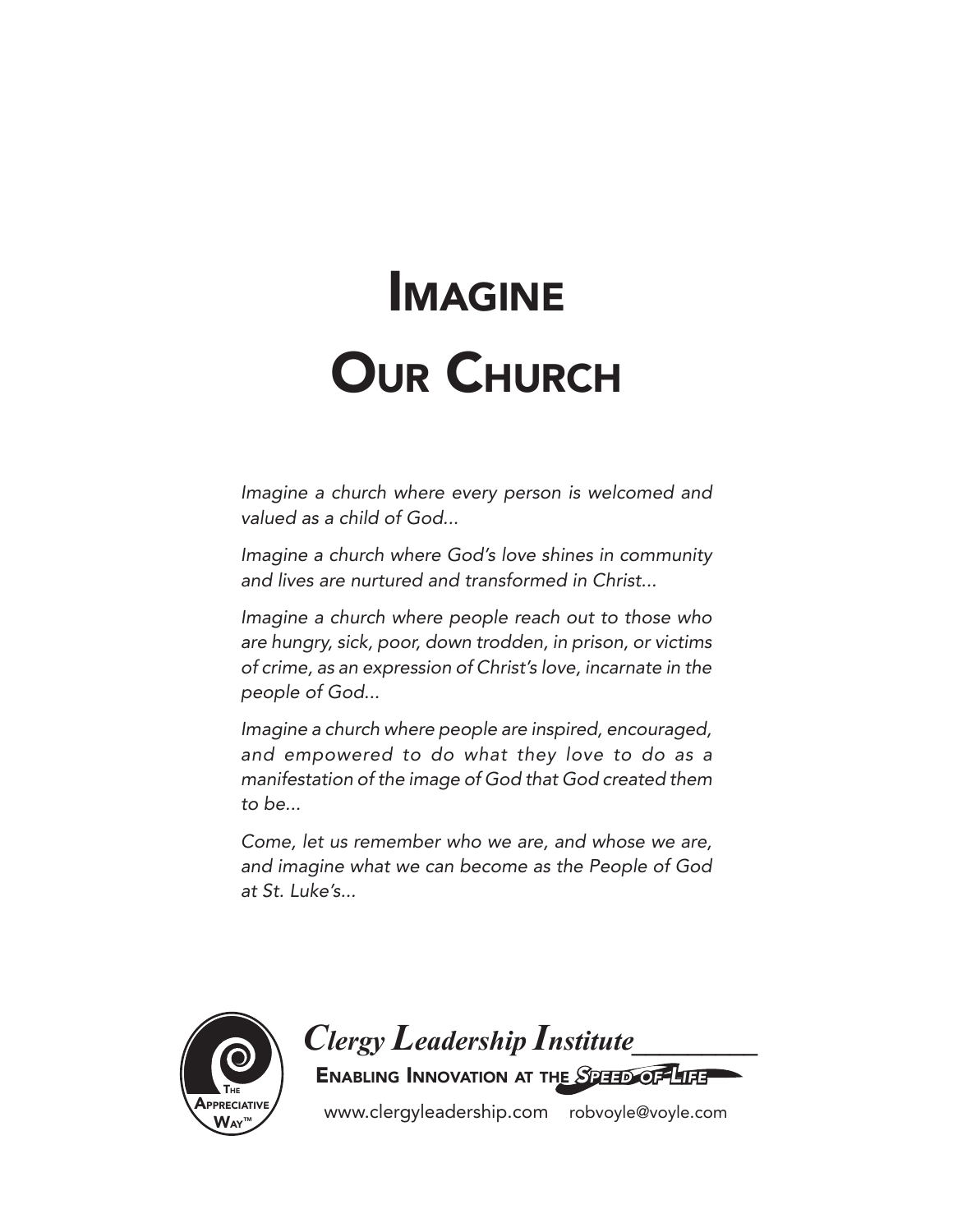## Appreciative Interview Guide For St. Luke's

The Great Commandment Questions

*Instructions:* In pairs interview take time to interview one another using the following questions.

*Be a generous listener.* Take turns to actually conduct an interview, rather than just discussing the question. Feel free to ask additional follow-up questions to deepen the story. Use this sheet to record the results of your interview. When your interviews are completed you will present the results to the wider group.

- 1. Best Experience of Loving God: Reflect on your entire experience of St. Luke's parish. Recall a time when you felt most aware and spiritually touched by God's presence and love at St. Luke's. Tell me about this memorable experience that you have had of loving and being loved by God at St. Luke's. Describe the event in detail. What made it an exciting experience? Who was involved? Describe how you felt? Describe what you did as a result of the experience?
- 2. Best Experience of Loving Your Neighbor: Reflect on your entire experience of St. Luke's parish. Recall a time when you or people from St. Luke's reached out and cared for people in the wider community that left you feeling proud of being a member of St. Luke's. Tell me about this memorable experience that you have had of the people of St. Luke's loving their neighbor. Describe the event in detail and how it left you feeling proud and inspired.
- 3. Best Experience of Loving Yourselves: What do you love to do? Tell me a story about a memorable time when you were able to engage in something that you really love to do and which left you with a feeling of deep satisfaction. What made it memorable? What was the outcome of the experience? What did you do as a result of the experience?
- 4. Values: What are the things you value deeply.

(i) Your church: What is it about your church that you value? What is the single most important thing that your church has contributed to your life?

(ii) Your denomination: What is it about belonging to the Episcopal church that you value? What is the single most important thing that your denomination has contributed to your life?

- 5. Core Value: What do you think is the core value of your church? What values give life to your congregation. What is it that, if it did not exist, would make your church totally different than it currently is?
- 6. Three Wishes: If God gave you three wishes for your church, what would they be?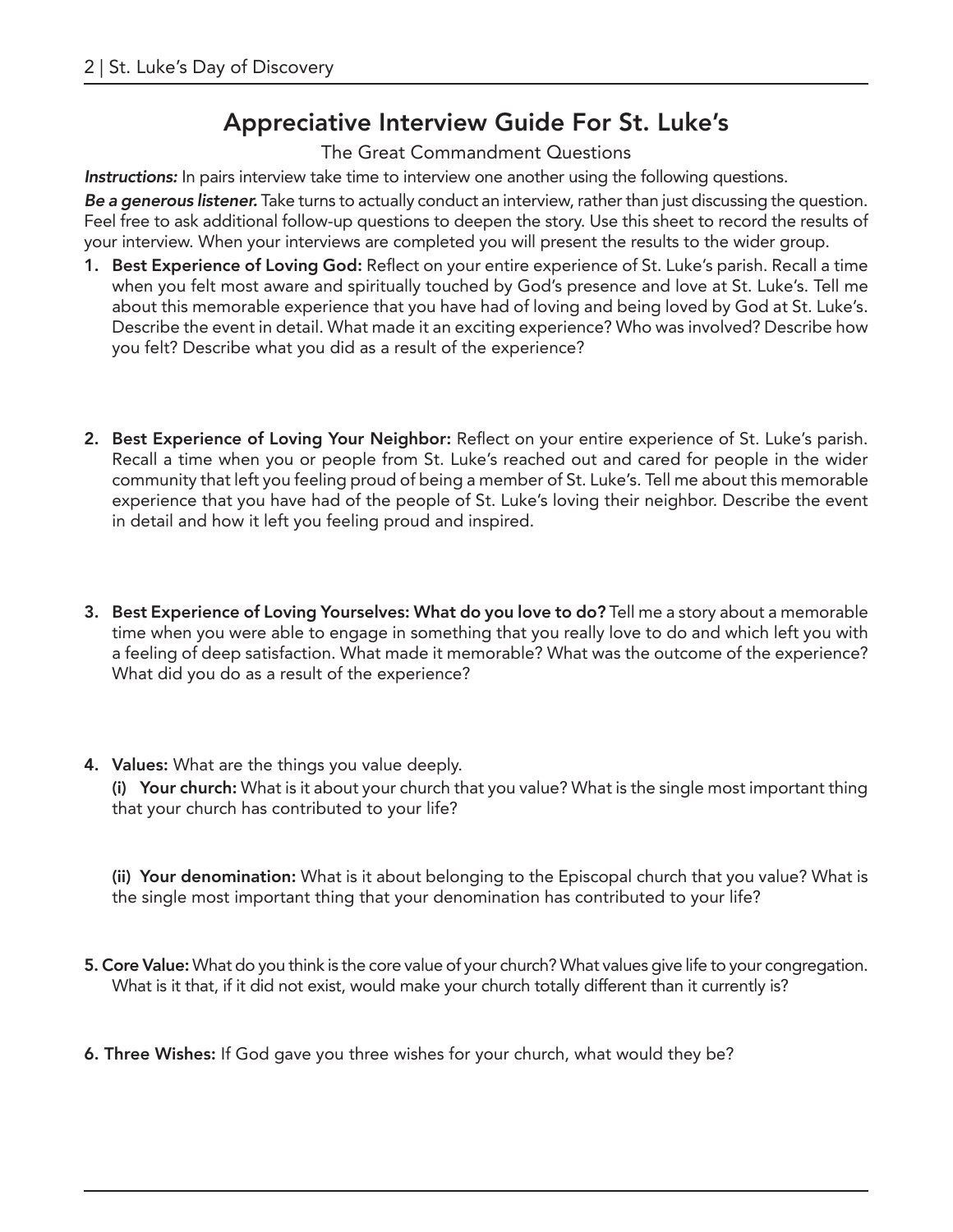## St. Luke's Appreciative Interview Summary

The Great Commandment Questions

*Use this page, as the participants are introduced to summarize the stories and responses. Pay particular notice of commonalities and unique stories that catch your imagination.*

- 1. Best Experiences of Loving God:
- 2. Best Experience of Loving Your Neighbor:

- 3. Best Experience of Loving Yourself:
- 4. What do people value? (i) What do people value about St. Luke's :
	- (ii) What do people value about being Episcopalian?
- 5. Core Value of St. Luke's:
- 6. Three Wishes for St. Luke's: